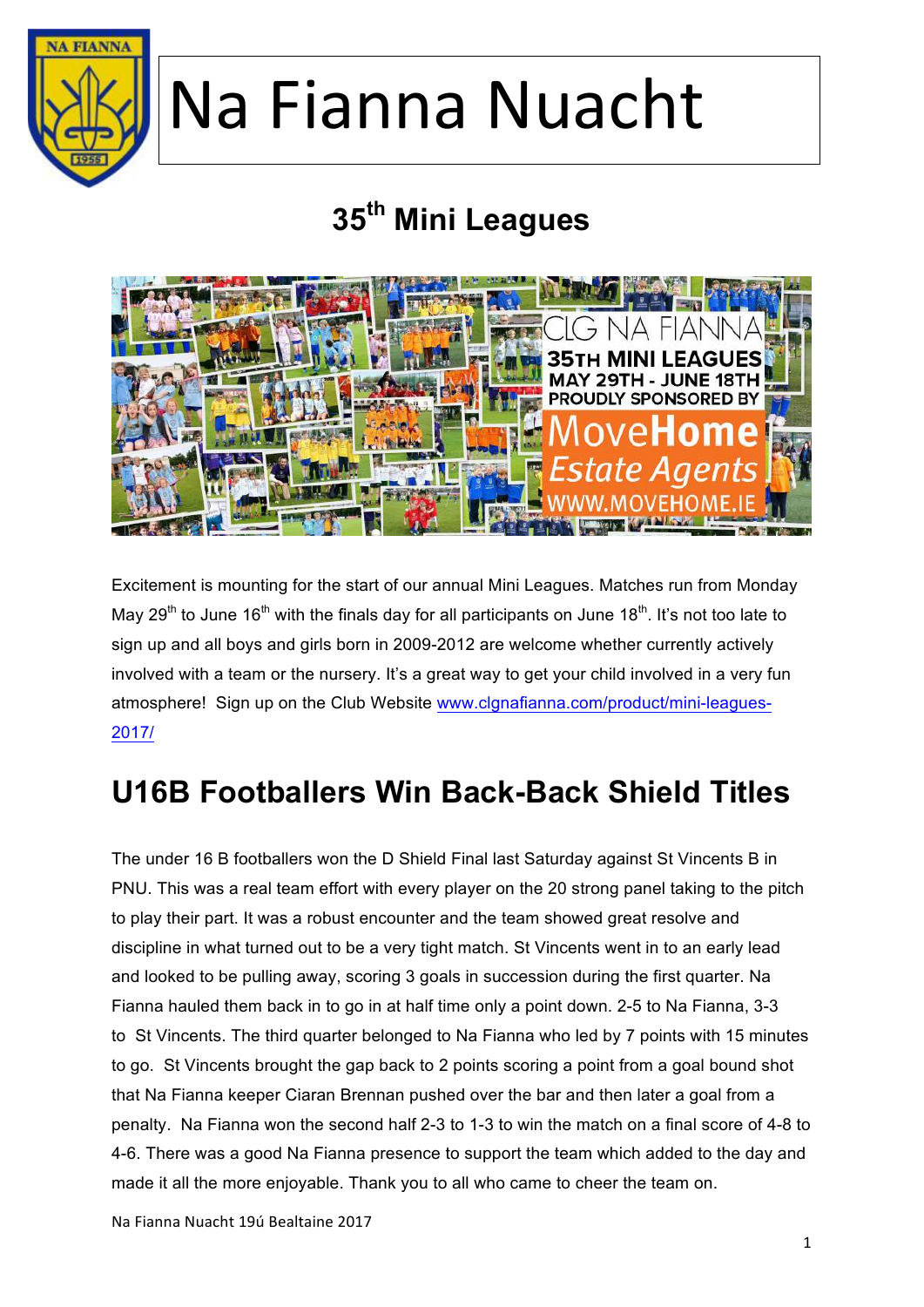

This is the second year in a row that this group has had success in the shield competition. Last year they won the under 15 D shield beating Cuala B in the final.



*U15B Back-Back Shield Champions*

#### **Ladies U15B Division 5 League Champions**



Ladies U15B team, division 5 league winners following a tough play off away to St Vincent's last *weekend winning by a point*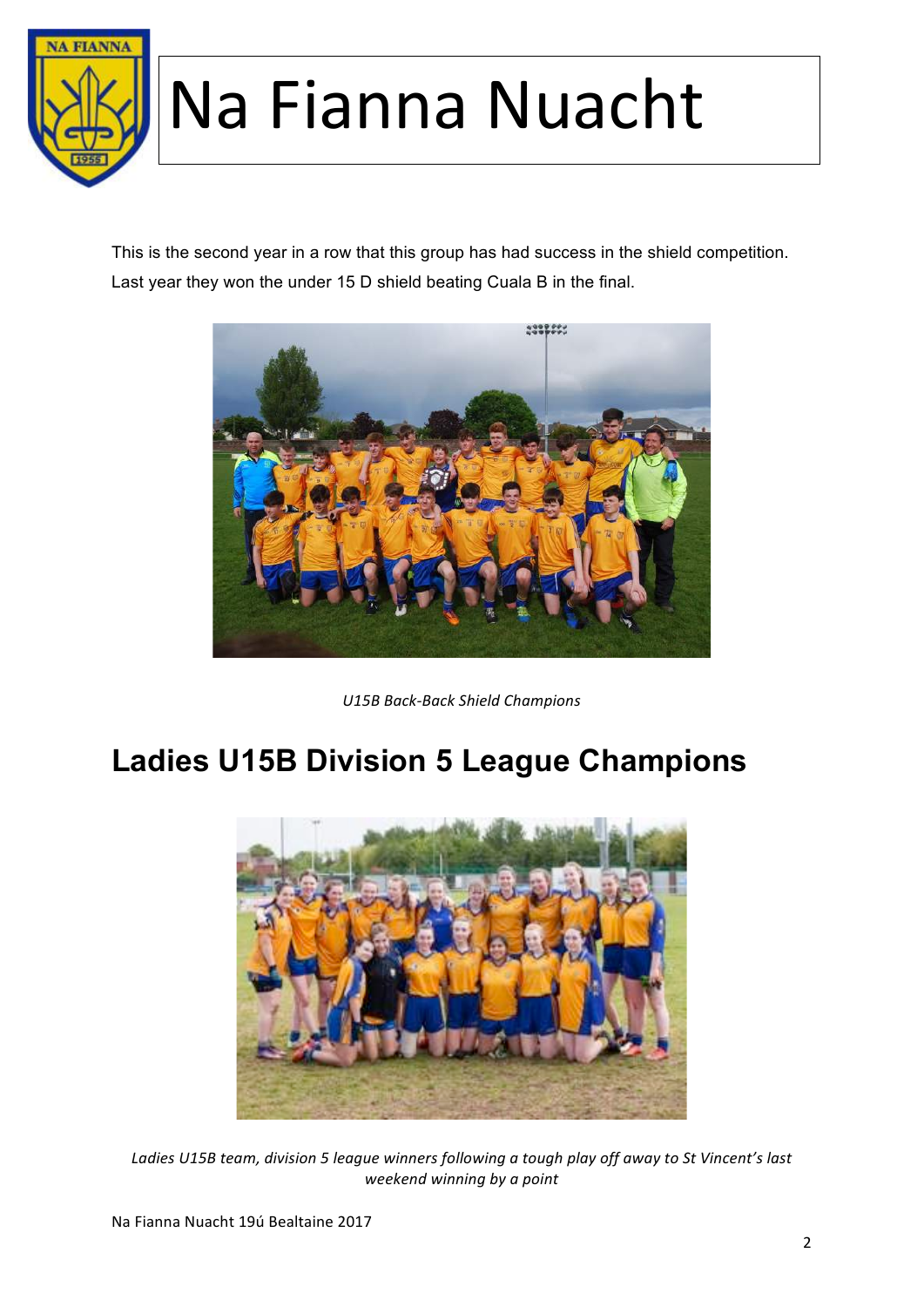

### **Dublin U16 Poc Fada**

2017's U16 Poc Fada Comortas took place in Beann Eadair this week. Na Fianna was very well represented in both the boys and girls competitions. We're delighted to report that Adam Moran was victorious, winning on the first shot of a sudden death play off after completing the course in 16 shots. Neil Currie also did Na Fianna proud with a third place finish, completing the course in 18 shots. Anna O'Dwyer also had an excellent competition, completing the course with 22 shots, only two behind the eventual winner. Adam will now represent Dublin in the Leinster U16 Poc Fada Final on Saturday 24<sup>th</sup> June.



Adam Moran is presented with his prize by Tom *Ryan of the Dublin County Board (and Na Fianna!)* 



Anna O'Dwyer with Karen O'Connell and Maggie *May Matthews who acted as spotters*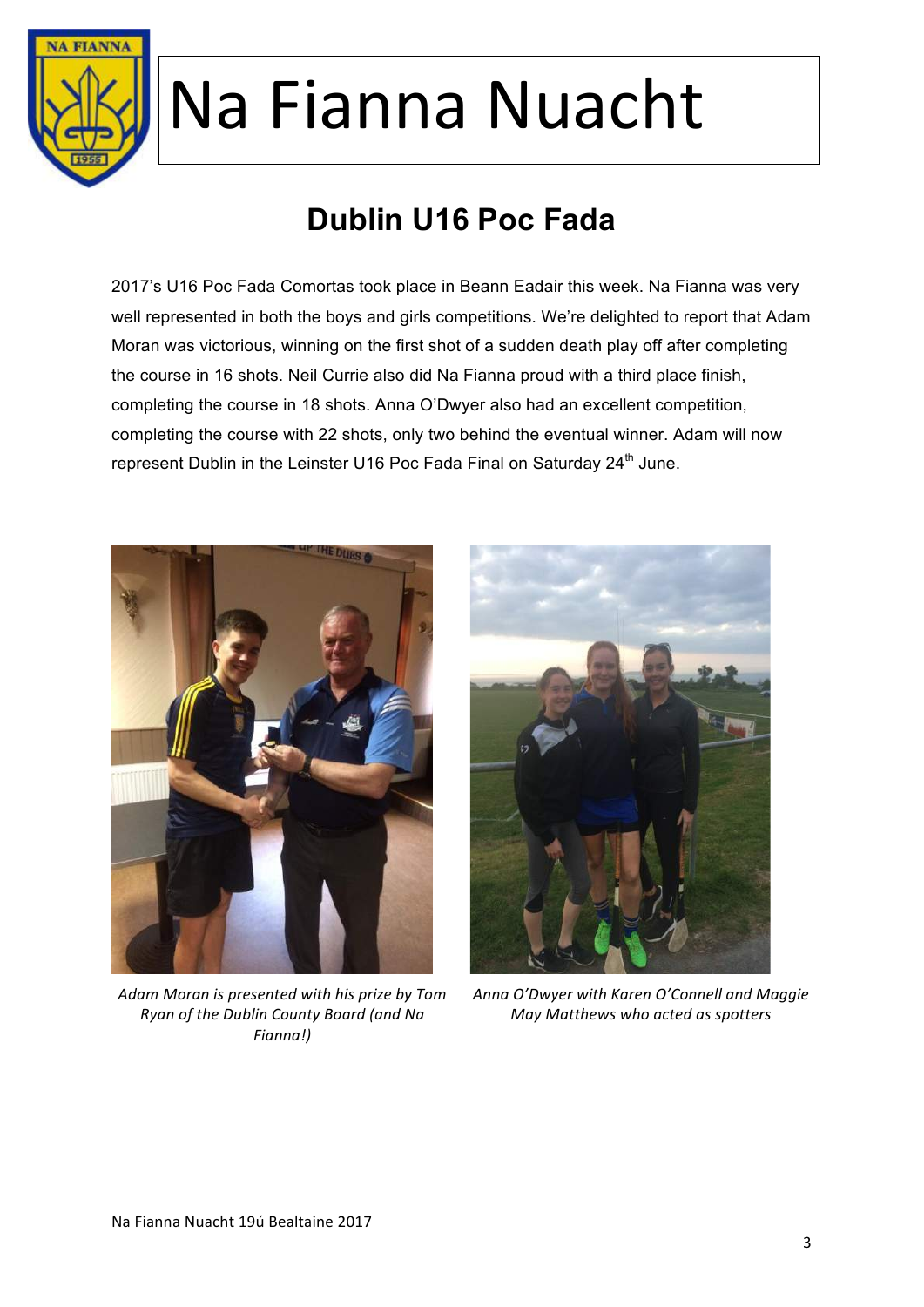

### **Fixtures for the Week Ahead**

A busy weekend and week ahead. Full fixture list on website, best of luck to all teams, support welcome. http://www.clgnafianna.com/fixtures/



#### **Club Shops Open Tomorrow**

Both shops open tomorrow, Saturday 20th May. Hurley workshop open 9-12 and Club shop open from 9-1pm in Club foyer. Nursery in action from 9.30-11am and teas/coffees from the cabin throughout. Please note that the Club shop will be closing for the summer on June  $10^{th}$ .

#### **Online Payment**

Issues with the credit card machines have now been resolved and online payments are now also back up and running.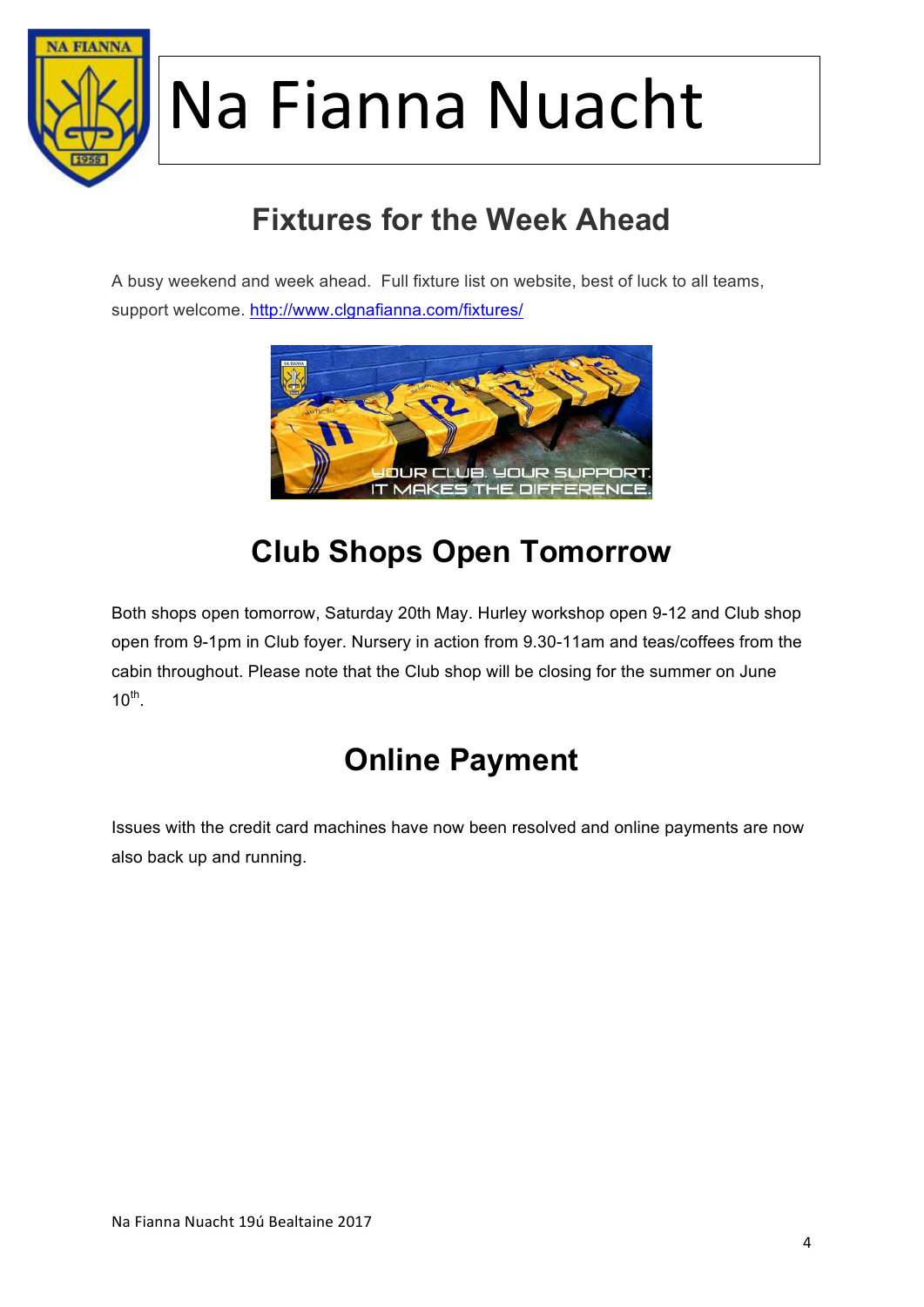



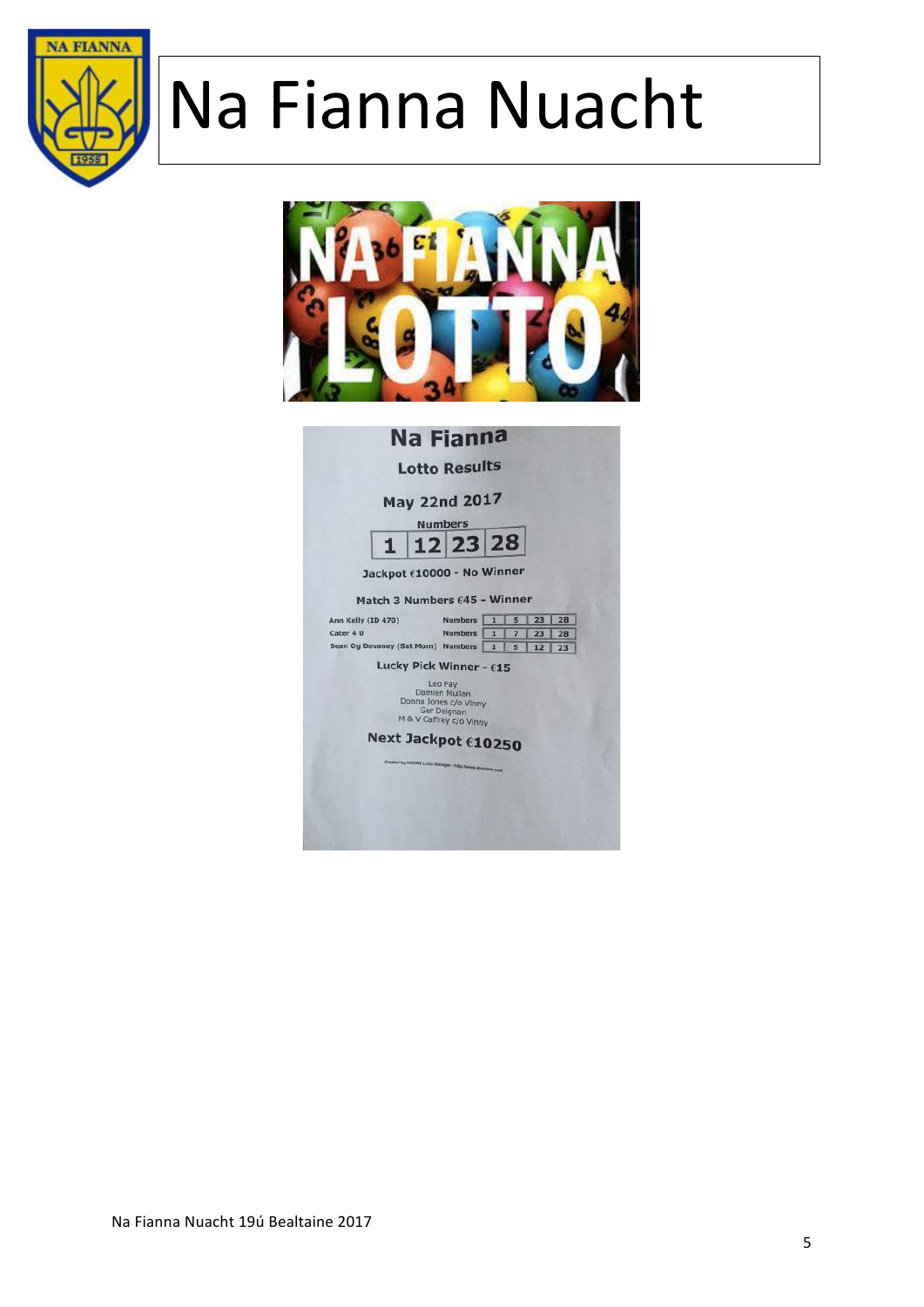

### **Local Schools Success**

Na Fianna enjoys a very good relationship with Dominican College and is delighted to share their excellent Camogie News. Congratulations to their Minor Camogie team on winning the Dublin A Championship. The team included 11 Na Fianna players! It was the first Dublin A final Dominican College have reached and the girls performed brilliantly on the day. They were victorious on a scoreline of 3-11 to 1-7 against St Marys Naas.



*Domincan College Minor A Champions with Na Fianna Players Jenny Gleeson, Ciara Kavanagh, Emily Byrne, Niamh Bergin, Izzy Glynn, Mia Bennett, Niamh McGeough, Caoimhe Fitzgerald, Meadhbh Tierney, Aifric Mangan and Sarah Louise Nolan*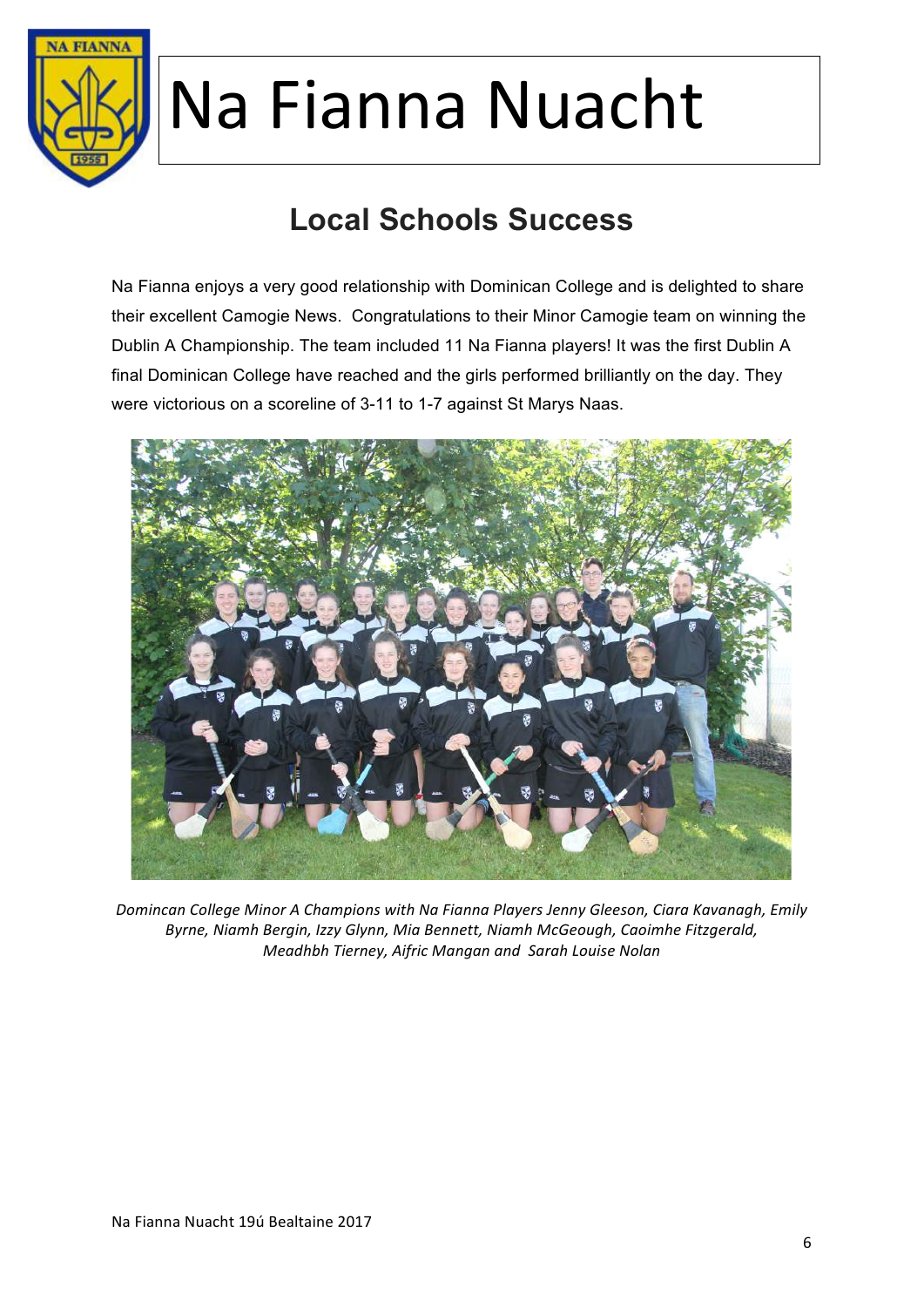

The girls of Corpus Christi are off to Croke Park again after a terrific semi final win on a very hot and sunny day in Collinstown last Wednesday. This was a thrilling encounter with the match finishing level at full time. Referee Michelle Keating indicated extra time of 5 minutes each way. Corpus Christi dominated extra time and there was huge excitement when the final whistle was blown. Best of luck to the Corpus Christ camogs in their final in Croke Park.



The Corpus Christi Camogs, Na Fianna 04, 05 and 06 players! Back Row: Ellen Canny, Keelin Buckley, Eanna Mangan, Ellen Daniels, Rebecca Bowe, Sadhbh Rice, *Grainne Buckley,Amy Egan, Ellie Jenkins, Aoife Kerins, Anna Smith, Sophie Mahon, Jessica Howlett* Front Row: Robyn Devlin, Heather Flynn, Meabh Clancy, Sophie Townsend and Anna Thornton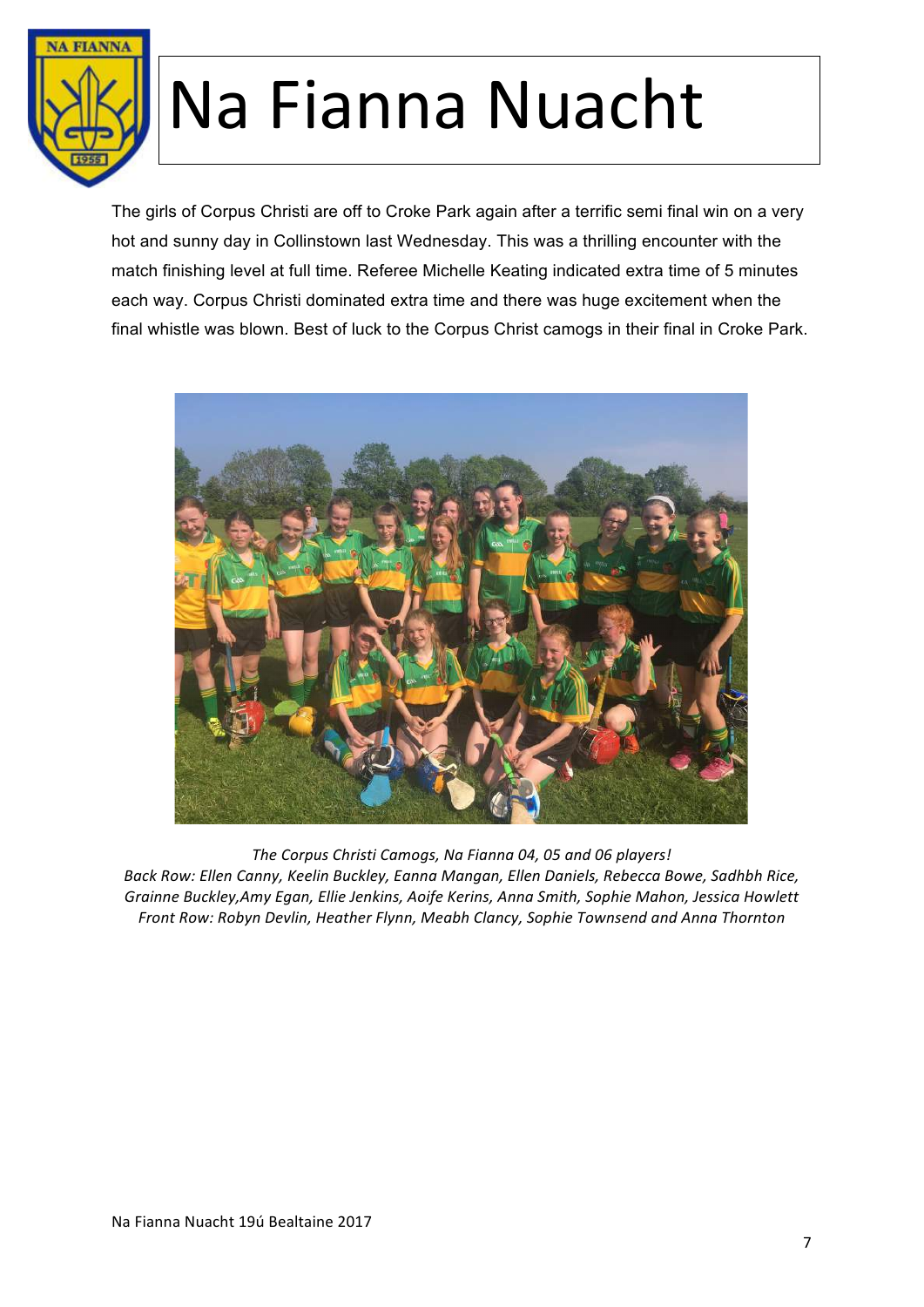

#### **Na Fianna's Dubs**



Aaron Byrne of Dublin and Na Fianna is presented his EirGrid U21 Player of the Year award and his *EirGrid U21 21 award for his outstanding contribution in the 2017 EirGrid GAA Football U21 Championship by Valerie Hedin, External Communications Manager, EirGrid*

Congratulations to Aaron Byrne who was named U21 Player of the Year earlier this week. Aaron won the title, receiving 4,315 votes (46%) of the on-line vote!

Three Na Fianna players were also selected as recipients of the 'EirGrid 21 U21 Awards' with Eoin Murchan and Glenn O'Reilly also receiving awards. Very well done to all three, Na Fianna Abú!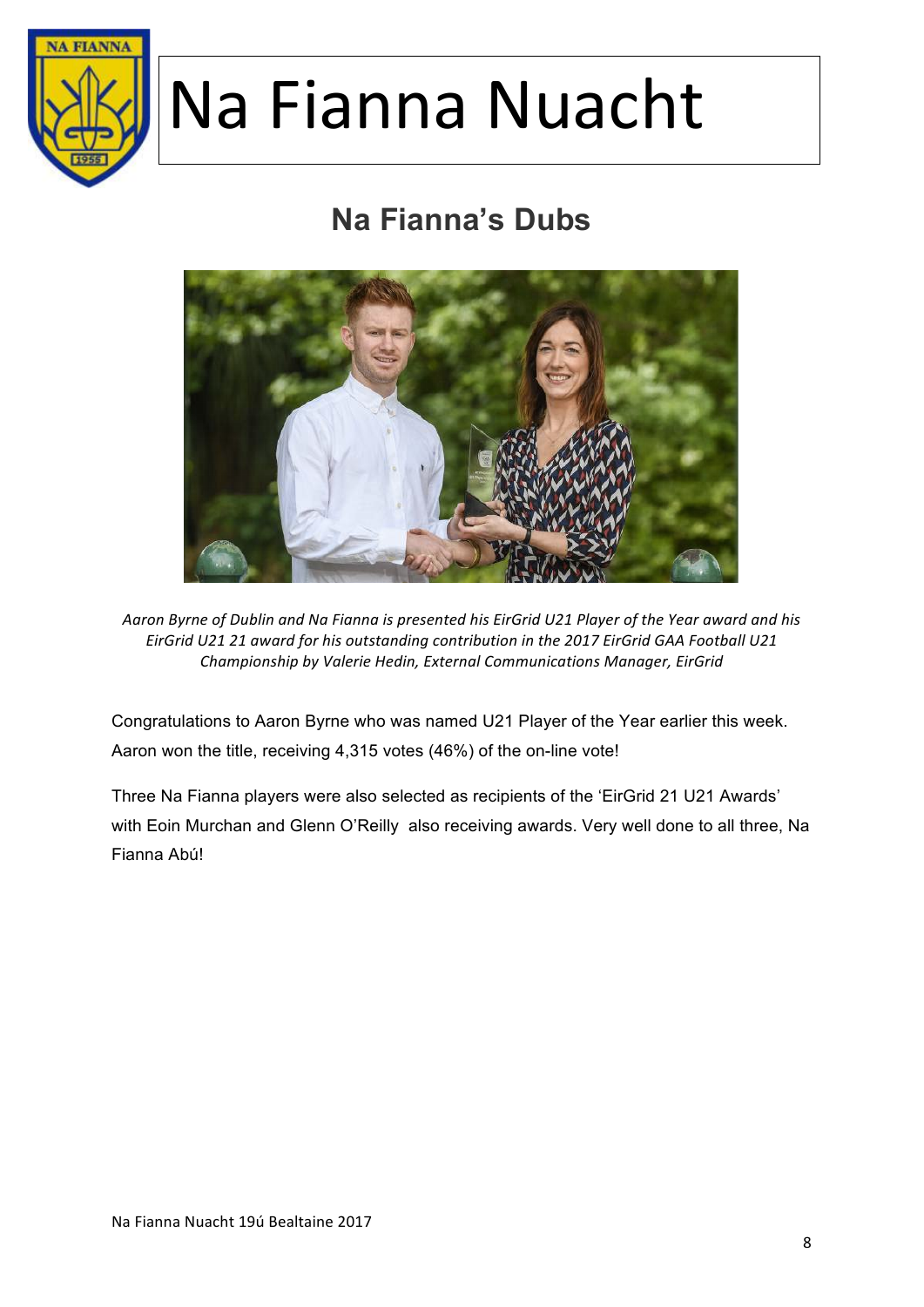

### **Senior Hurling Fundraiser**



*Na Fianna Senior Hurling Golf Classic 2017 Friday 9th June €480 for team of 4 \* Shotgun start at 2pm \* Golf, dinner & prize-giving \* Sponsorship opportunities*

*Call Joey on 087-901 7697 for further details*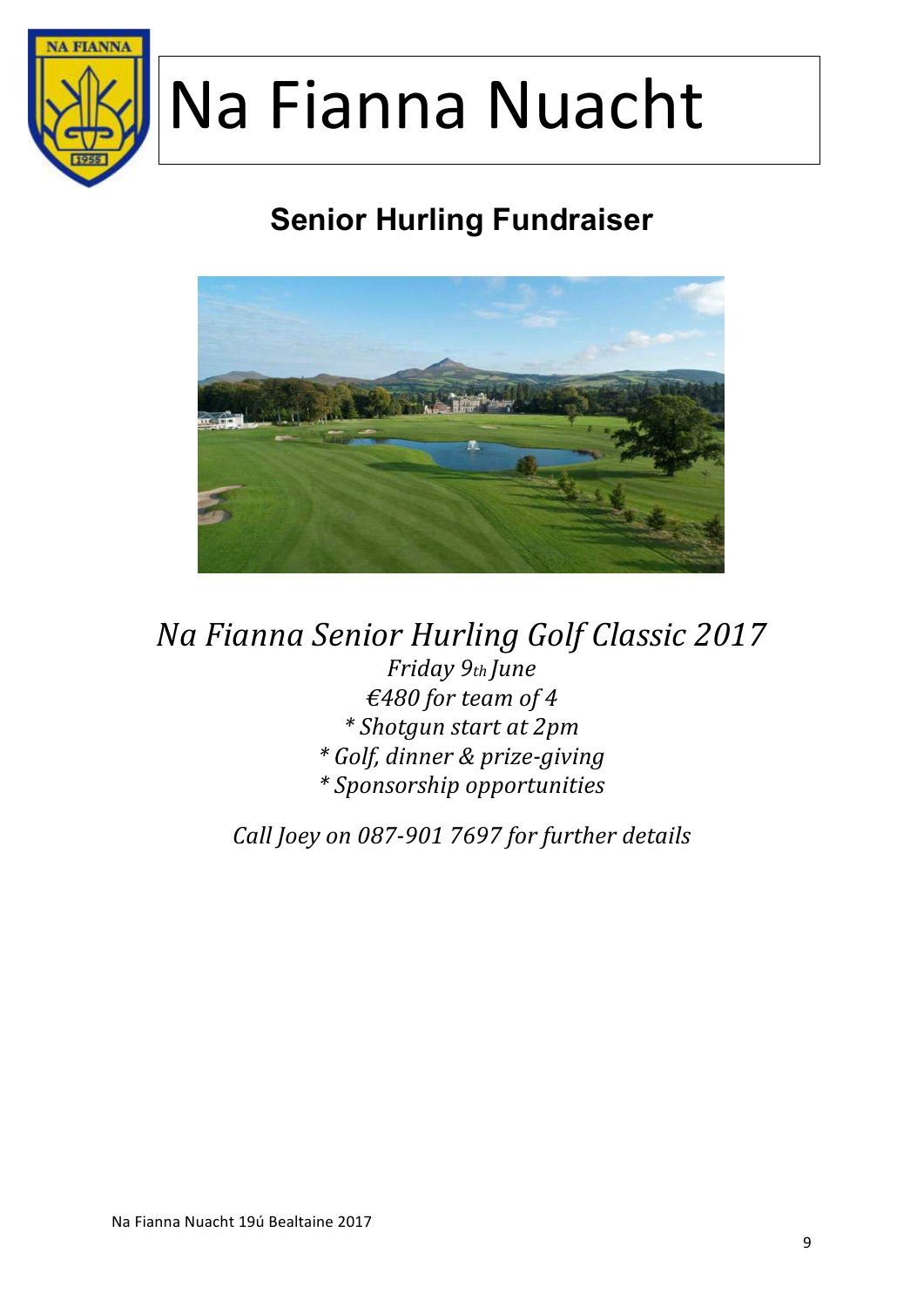

### **Adult Ladies Football Fundraiser**

A Race Night is being held in Na Fianna on 9th of June beginning at 8pm. To purchase a Horse, Jockey, Owner or Trainer is €10 and to sponsor an ad in the Race Night programme is €60 for a half page ad and €100 for a full page. If any one is interested in any of the above they can contact any member of the adult ladies football section. With adult ladies football fielding three teams this season, the race night will be a great way to get people together and make this year and the years that follow, extremely successful for Na Fianna Ladies Football! Mark your diaries!

#### **Pop-Up Gaeltacht 11ú Meitheamh – 11th June**



Bua stairiúil ár n-iománaithe faoi 14

To celebrate the historic victory of the Na Fianna u14 hurlers in Féile na nGael Átha Cliath and to support the team in preparation for their participation in Féile na nGael uile-Éireann, Na Fianna is hosting its first ever Pop-Up Gaeltacht.

Dé Domhnaigh 11ú Meitheamh, 5pm sa Móbhi Suite sa chlub.

Sunday 11<sup>th</sup> June, 5pm in the Móbhi suite.

Informal chat as Gaeilge, any cúpla focal will do, all welcome, young and old.

Comhrá nádúrtha i nGaeilge, fáilte roimh focal ar bith, fáilte roimh chách idir óg is aosta.

Put the date in the diary. More details coming. Cuir sa dialann é. Tuilleadh eolais ag teacht.

.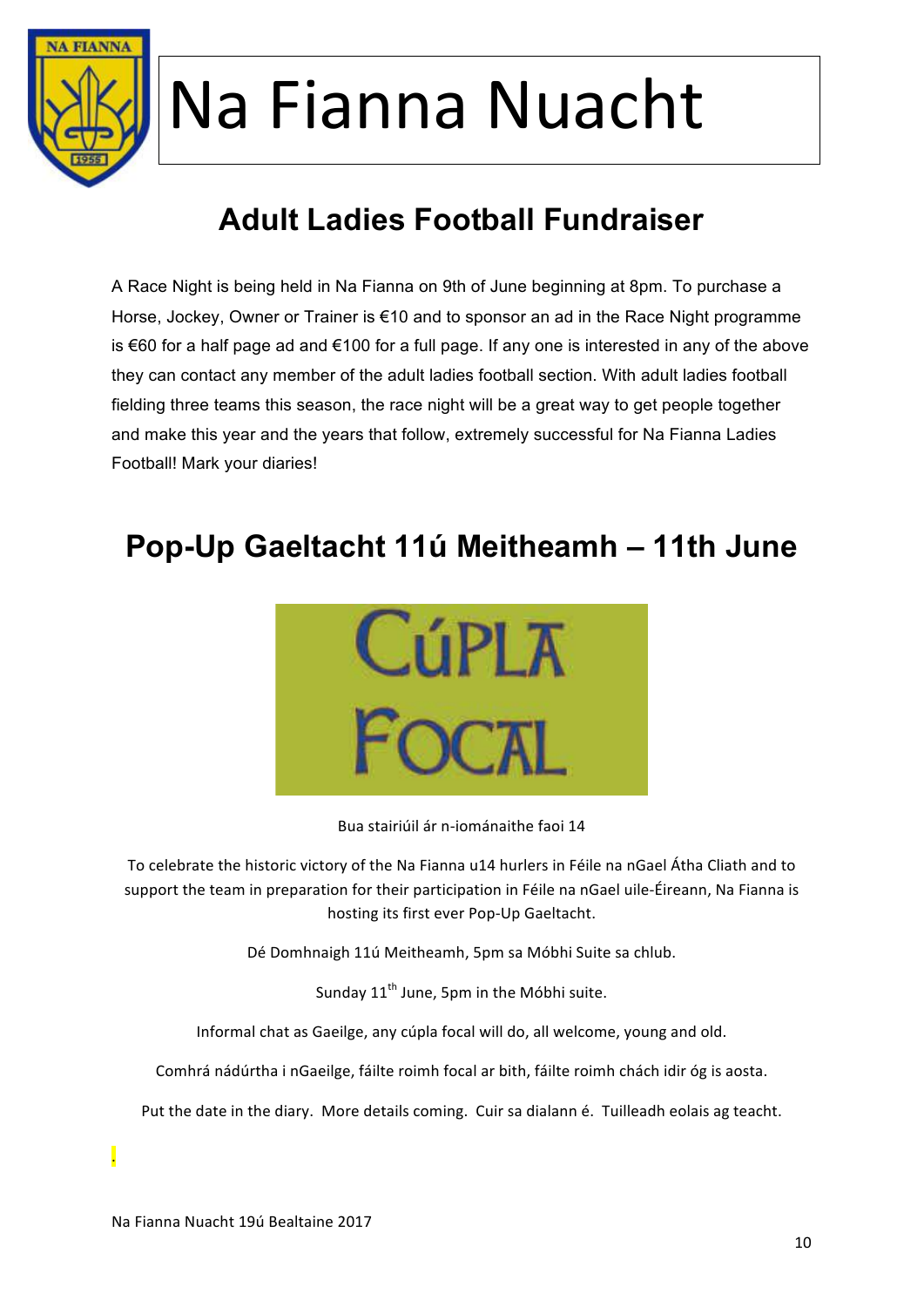

#### **Clamping of Cars Parked in Yellow Boxes**



In the interest of the health and safety of all our members, clamping of illegally parked cars will come into effect immediately, you have been warned!

Na Fianna's Facilities Committee has repainted the yellow boxes in the club car park this week. The yellow boxes are there to ensure traffic flows in and out of the

car park at all times and they are not, as some people obviously think, convenient private parking spots. Inconsiderate parking can result in mayhem in the car park especially on a busy day or night as drivers try to negotiate ways in and out around illegally parked cars. An appeal is being made again to all members to please respect yellow boxes in the club car park and to park considerately. Failure to comply will result in offending cars being clamped with a release fee being charged.

#### **Na Fianna Golf Society**

Next outing for the Na Fianna Golf Society is on Monday 19th June in Lucan Golf Club. Contact Ciaran Gray @ 087 2269133 for tee time. New members welcome.

#### **……and finally**

Would you like to receive the Nuacht directly to your email on a Friday evening? If you are not on the Na Fianna News Group or you would like to update your email address, please email your request to Maurice Grehan @ maurice.grehan@gmail.com Please note that this News Group is only used for the Nuacht distribution and important club announcements.

All Nuacht items to be forwarded to news@clgnafianna.ie and as per the Fógra below. Where possible, please forward these on by Thursday evening. Thanks for your support, Lisa Ainsworth Daniels.